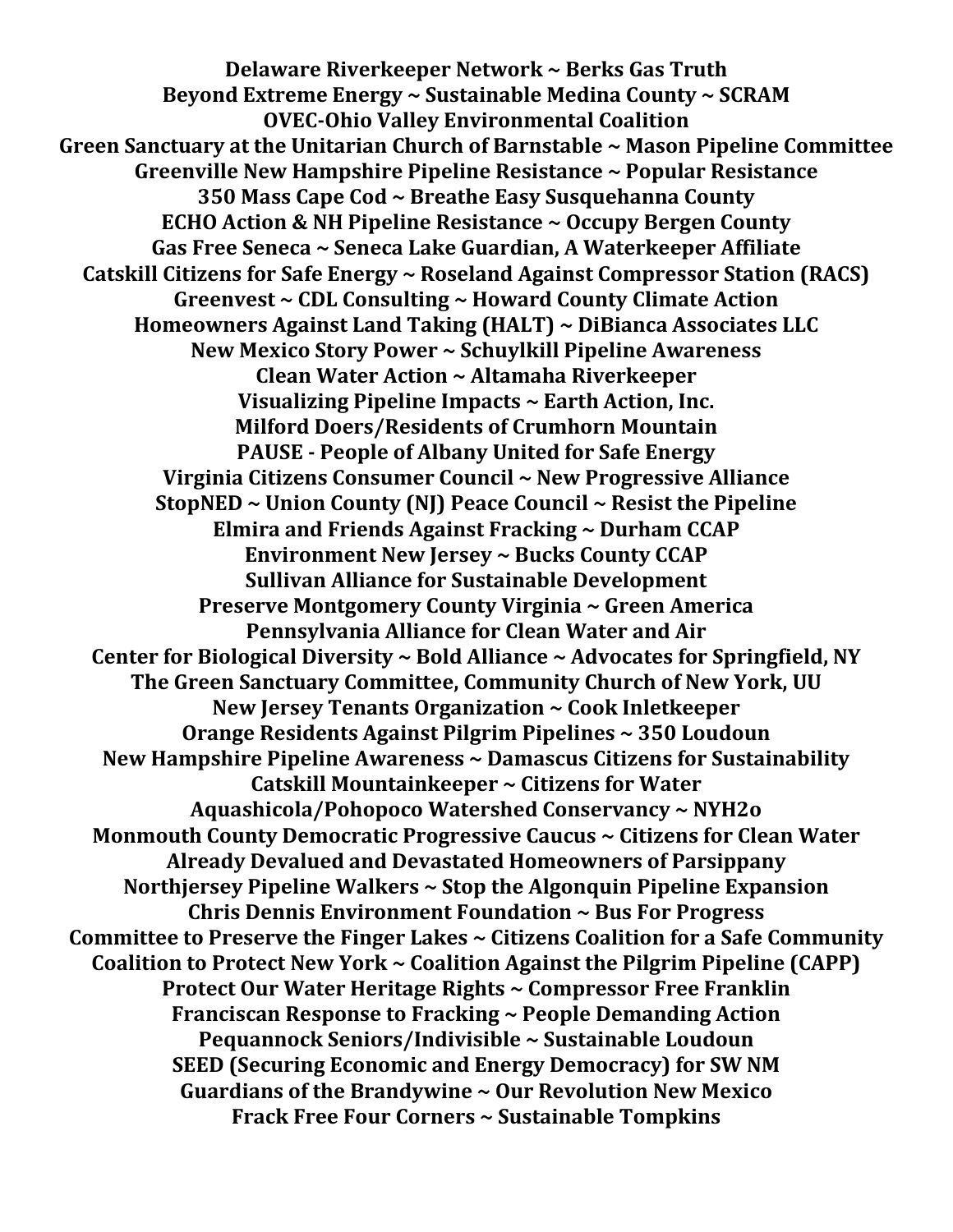Dear members of Congress,

Donald Trump has been in office for less than a year and already his presidency is steeped in controversy from mounting evidence and seeming admissions of obstruction of justice to credible and increasing claims of sexual assault to legitimate questions about whether the decisions made and actions taken are to serve the goals of foreign leaders or Trump's own family at the expense of U.S. citizens, communities and constitutional rights.

As the country grapples with the administration's wrongdoing and how to address it, Trump has been taking aggressive action to roll back important environmental protections and perpetuate, and even increase, the power of the fossil fuel industry. His actions will only exacerbate the climate crisis we face and threaten the future of the earth.

Members of Congress of conscience, regardless of their political affiliation, should not allow Donald Trump to drive a political agenda of:

- increasing the political power of industry and corporate lobbyists,
- perpetuating and increasing our nation's dependence on dirty fossil fuels,
- advancing more pipelines and energy export facilities that are abusing communities, taking property rights, wrecking environments, and
- undermining the ability of the clean energy industry to generate sustainable jobs while stimulating a healthy habitat.

We appeal to all members of Congress to recognize the threats that the Trump agenda poses to our national security and our very ability to survive. We are at the nexus of environmental disaster and political chaos. Congress has an obligation to serve the best interests of our republic and must oppose actions by Donald Trump to advance legislation, regulations, policies and decisions that devastate our future.

In the past year, Donald Trump and his administration have advanced a series of actions and decisions, which will have devastating impacts on our environment, on U.S. citizens, communities, jobs, future generations and the future of our earth. Here is but a short list of concerning actions and decisions taken:

⇒ Advanced a Tax Plan that calls for fossil fuel drilling in the Arctic National Wildlife Refuge to pay for the tax cuts that benefit the wealthiest among us as well as corporations already flush with cash;

⇒ Advanced a Tax Proposal that would partially or completely roll back tax breaks meant to encourage wind and solar development;

⇒ Signed executive order to advance approval of the Keystone XL and Dakota Access oil Pipelines;

⇒ Suspended a study of health risks on residents who live near mountain top removal coal mine sites;

⇒ Repealed anti-corruption rule that required energy companies to disclose payments to foreign governments;

⇒ Instructed the EPA to rewrite the 'water of the United States' rule in ways that reduce environmental protection;

 $\Rightarrow$  Instructed the EPA to stop collecting methane emissions data from around 15,000 oil and gas operations, under the advisement of industry;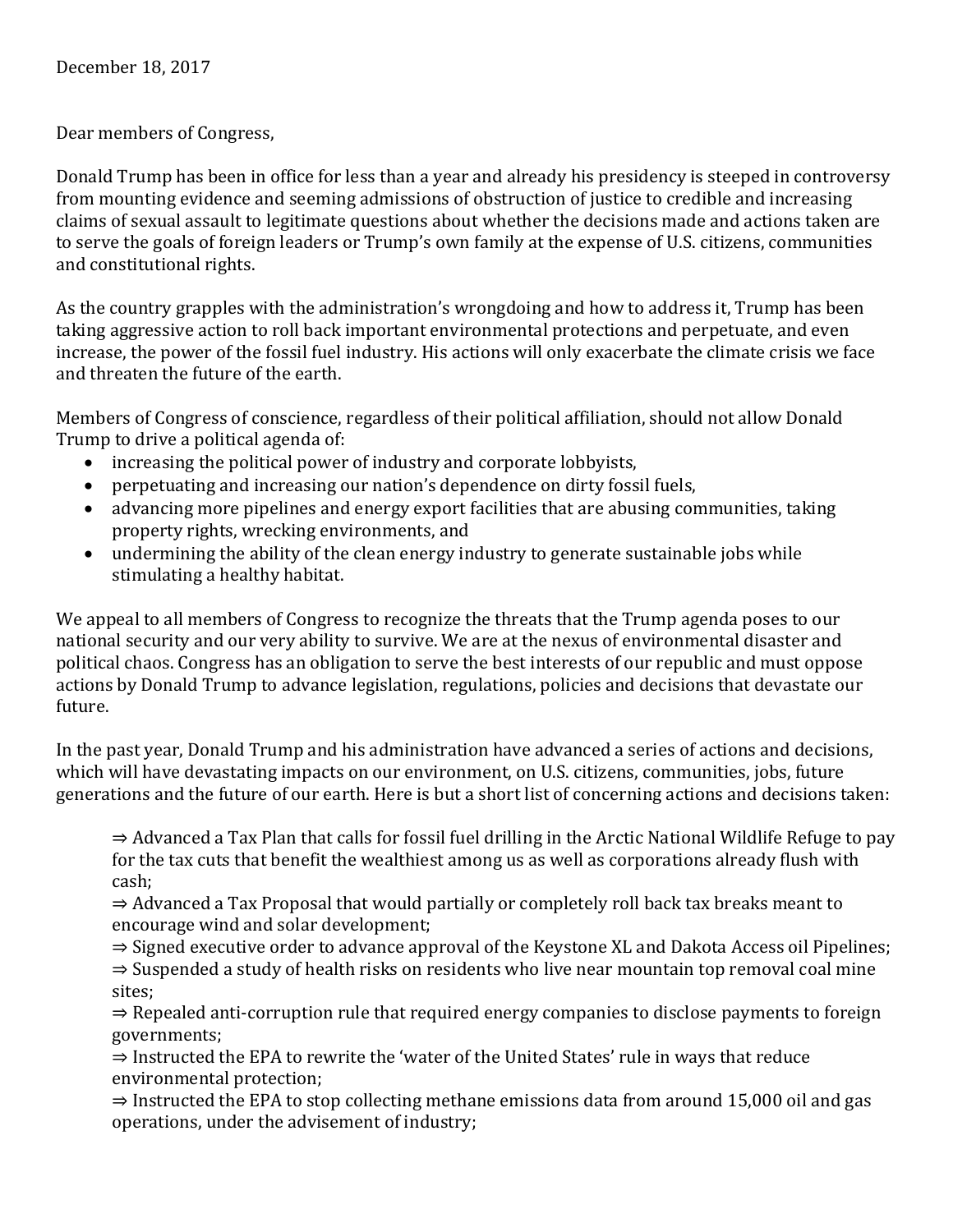⇒ Instructed EPA to roll back fuel efficiency standards that are designed to push down greenhouse gases and other pollutant declaring they are too "costly for automakers";

⇒ Denied a bid to halt the use of harmful pesticides that EPA scientists identified as being harmful to public health;

⇒ Rolled back limits on toxic discharges, including arsenic, lead, and mercury, from power plants into public water;

⇒ Placed a 2 year pause on regulations that would reduce emission leaks from oil and gas operators, despite regulator acknowledgement that the pollution leaks result in "disproportionate" harm to children ;

⇒ Canceled rule to protect whales and turtles from Fishing Nets

⇒ Took action to shrink Bears Ears and Grand Staircase Monuments and thereby opening the door for fossil fuel development;

 $\Rightarrow$  Decreasing the EPA's budget by 31%, which will result in the elimination of programs to restore the Great Lakes, Chesapeake Bay, and Puget Sound. As well as end the EPA's lead-risk reduction and radon detection programs and cut funds for the Superfund cleanup program;

⇒ Signed joint resolution passed by Congress revoking the U.S, Department of Interior's "Stream Protection Rule" that placed stricter restrictions on dumping mining waste into surrounding waterways;

⇒ Withdrew from the Paris Climate Deal;

⇒ Signed an executive order fast-tracking approval for "high priority infrastructure projects." Any governor or Cabinet secretary may ask for a project to be designated as high-priority if approved by the chairman of the White House Council on environmental Quality, the project will go to the front of the line for any agency required to review and approve it;

⇒ Nominated Robert Powelson, member of Pennsylvania's Public Utility Commission during the period of rapid natural gas development in Pennsylvania and Neil Chatterjee, an energy policy adviser to US Senate Majority Leader Mitch McConnell, and Kevin McIntyre an attorney who has represented fossil fuel and utility interests for FERC;

⇒ Signed an executive order reviewing any actions in the past decade that expanded existing national marine sanctuaries or established new ones and may have interfered with potential gas and oil development or mineral extraction;

⇒ Instructed the Department of the Interior to review and possibly repeal safety and enforcement standards that protect over 40 national parks from impacts of oil and gas drilling including the Everglades, Grand Teton, and Mesa Verde;

⇒ Directed the EPA to withdraw and rewrite rules that mandate power plants limit carbon dioxide, including new rules promulgated under the Clean Air Act;

⇒ Ordered the Attorney General's office to stop defending certain measures that would reduce coal plan pollution;

⇒ Withdrawing regulations that require government agencies to consider the effects of climate change when deciding whether to issue permits for fossil fuel production or infrastructure projects such as pipelines;

⇒ Dismantled hydraulic fracking rules from BLM that improved safety standards for hydraulic fracturing wells and ensured contaminated wastewater is appropriately stored and required drilling companies to disclose when they are using toxic chemicals;

⇒ Repeal previous executive orders on climate change that were designed to help prepare the US for impacts of climate change including floods, rising seas, prolonged heat waves, and wildfires;

⇒ Removed Department of Interior's moratorium on new Coal mining on federal lands;

⇒ Withdrew a rule that would help consumers buy more fuel-efficient tires;

 $\Rightarrow$  Overturned a ban on the hunting of predators in Alaskan wildlife refuges.

We are all left to ask the important question "why". Why has Donald Trump taken these devastating steps and why is Congress not speaking up and speaking out to try and stop him?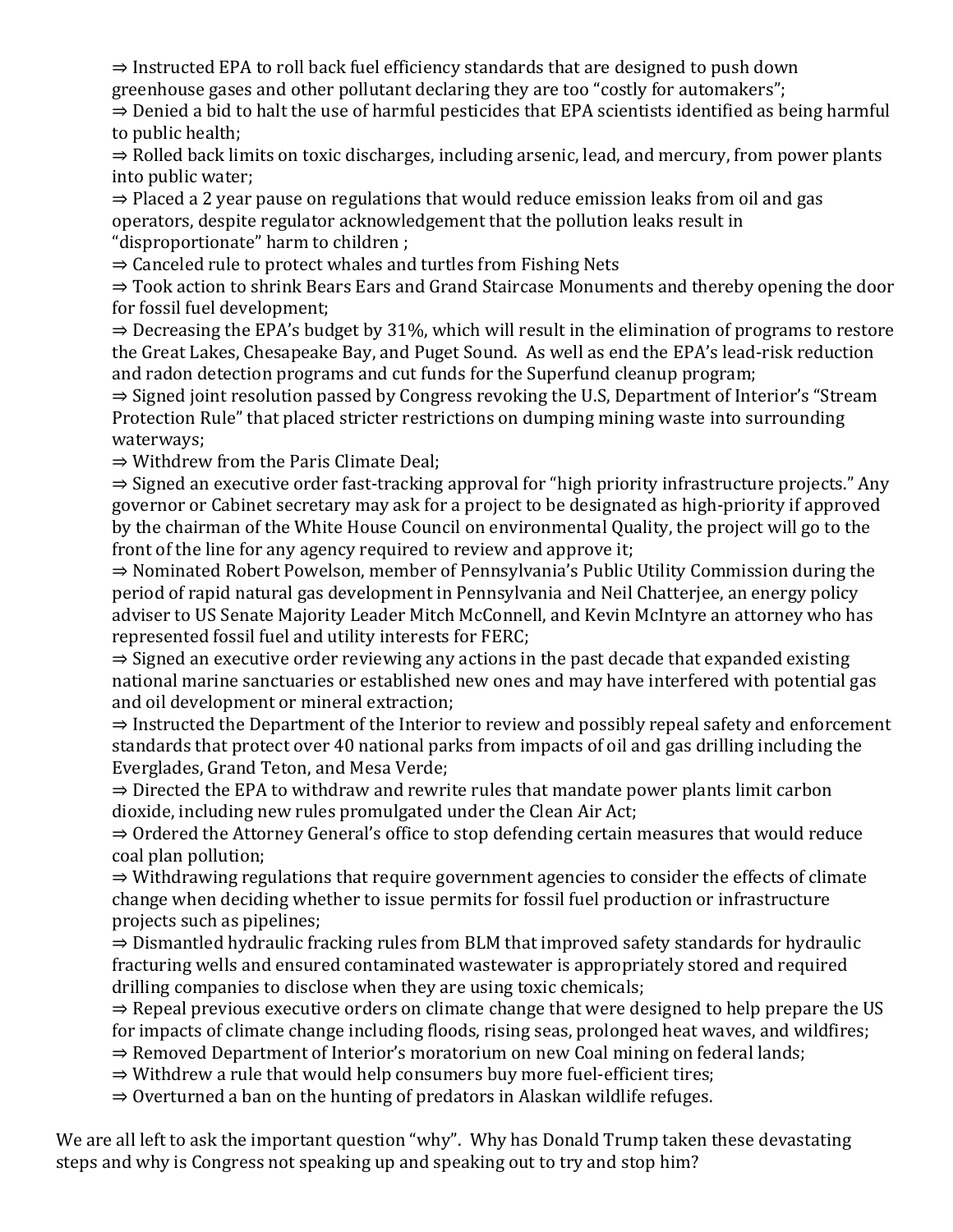Again, we appeal to all members of Congress to:

- recognize the threats that the Trump agenda poses to our national security and our very ability to survive; and
- to serve the best interests of our republic by opposing the actions of Donald Trump to advance legislation, regulations, policies and decisions that devastate our future.

Urgently Requested by:

Maya K. van Rossum, the Delaware Riverkeeper, Delaware Riverkeeper Network Karen Feridun, Founder, Berks Gas Truth Ted Glick, Organizer, Beyond Extreme Energy Kathie Jones, Organizer, Sustainable Medina County George Billard, Co-Founder, SCRAM Vivian Stockman, Vice Director, OVEC-Ohio Valley Environmental Coalition Susan Starkey, Member, Green Sanctuary at the Unitarian Church of Barnstable Kathleen Chapman, Co-chair, Mason Pipeline Committee Henri Vaillancourt, Member, Greenville New Hampshire Pipeline Resistance Margaret Flowers, Co-director, Popular Resistance Lisa Coedy, Coordinator, 350 Mass Cape Cod Rebecca Roter, Chairperson, Breathe Easy Susquehanna County Stephanie Scherr, Director, ECHO Action & NH Pipeline Resistance Sally Jane Gellert, Member, Committee on Correspondence, Occupy Bergen County Yvonne Taylor, Vice President, Gas Free Seneca Joseph Campbell, President, Seneca Lake Guardian, A Waterkeeper Affiliate Jill Wiener, Member, Catskill Citizens for Safe Energy Mary Kushner, Founding Member, Roseland Against Compressor Station (RACS) David Schreiber, Investment Advisor/Financial Planner, Greenvest Cheryl Vichness, Vice President of Operations, CDL Consulting Elisabeth Hoffman, Advocacy Team Member, Howard County Climate Action (MD) Christiana Foglio, Board of Trustee, President, Homeowners Against Land Taking (HALT) Vincent DiBianca, Founding Partner, DiBianca Associates LLC Asha Canalos, Co-founder, Co-editor, New Mexico Story Power Faith Zerbe, Co-Founder, Schuylkill Pipeline Awareness David Pringle, NJ Campaign Director, Clean Water Action Jen Hilburn, Executive Director, Altamaha Riverkeeper Jess Irish, Co-Director, Visualizing Pipeline Impacts Mary Gutierrez, Executive Director, Earth Action, Inc. Otto Butz, Founder, Milford Doers/Residents of Crumhorn Mountain Diana Wright, Facilitator, PAUSE - People of Albany United for Safe Energy Irene Leech, President, Virginia Citizens Consumer Council Ed Griffith, Liaison Officer, New Progressive Alliance Cathy Kristofferson, Co-founder, StopNED Diane, Chair, Union County (NJ) Peace Council James Michel, Co-founder, Resist the Pipeline Doug Couchon, Co-founder, Elmira and Friends Against Fracking Ann Marshall, Durham CCAP Doug O'Malley, Director, Environment New Jersey Arianne Elinich, Founder, Bucks County CCAP Michael Chojnicki, President, Sullivan Alliance for Sustainable Development Thomas Adams, Chair, Preserve Montgomery County Virginia Todd Larsen, Executive Co-Director, Green America